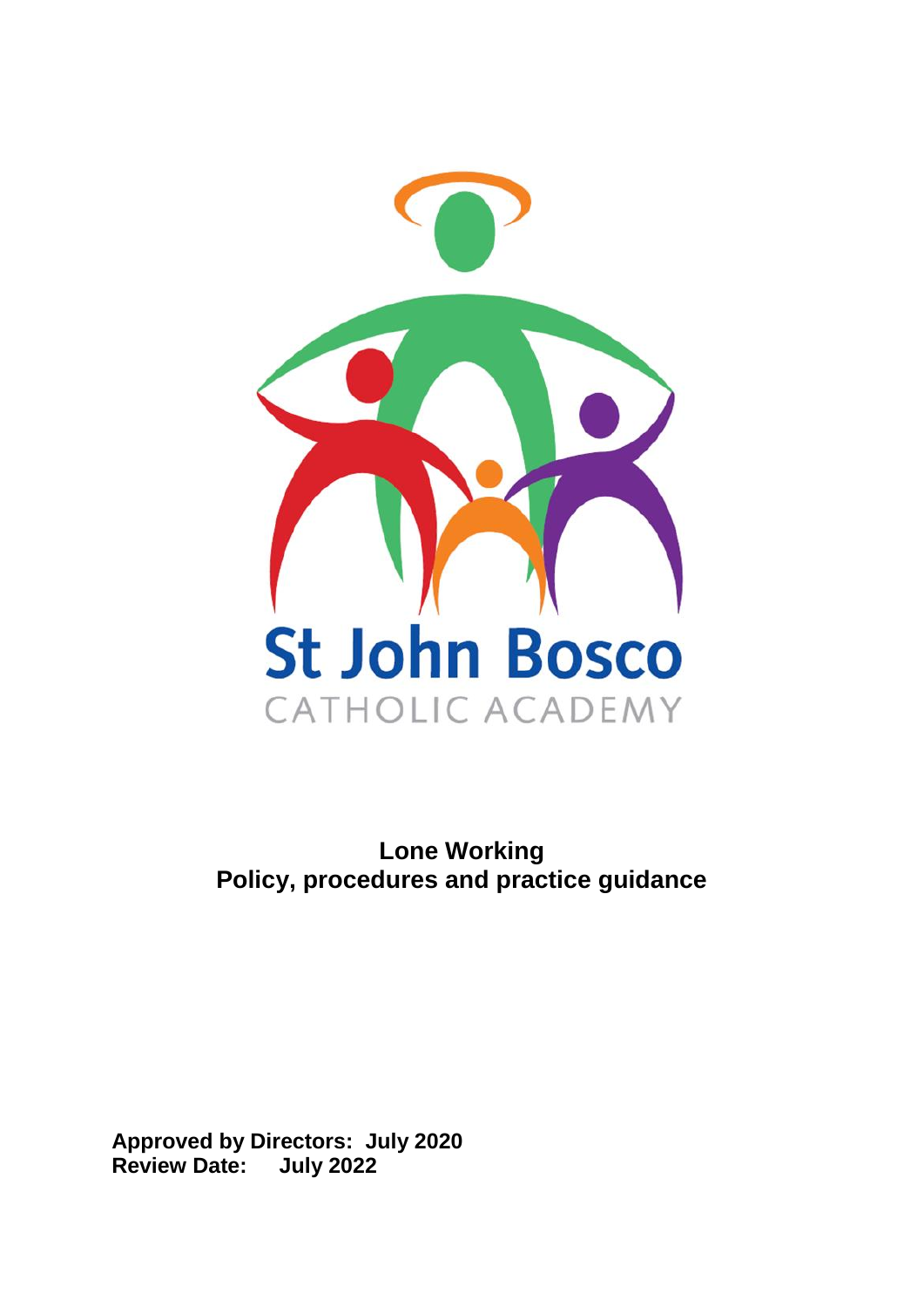#### **Policy Statement:**

Where associated tasks require staff to work alone, both the individual staff member and Senior Leaders have a duty of care to assess and reduce the risks which lone working presents. While many hazards at work are relatively easy to identify and control, other health and safety aspects are less easy to define.

#### **1 Identifying Lone Workers**

The Health and Safety Executive's definition of lone worker is:

#### **"Those who work by themselves without close or direct supervision, either employees who work separately from others in an establishment, or mobile workers who work away from a fixed base".**

Examples of employees who may be classed as lone workers include:

- Staff with responsibility for opening up and closing buildings
- Staff working outside normal working hours
- School staff working during holiday periods
- Staff working in an isolated part of the building

(This list is by no means exhaustive)

#### **2 Context**

Consideration therefore needs to be given to the potential risks faced by lone workers, as follows:

- A commitment to supporting staff both in establishing and maintaining safe working practices
- Recognising and reducing risk
- A commitment to the provision of appropriate support for staff
- A clear understanding of responsibilities
- The priority placed on the safety of the individual
- A commitment to providing appropriate training for staff
- Equipment such as mobile phones, personal alarms, etc made available

#### **3 Definition**

Within this document, 'lone working' refers to situations where staff in the course of their duties work alone in the School and are physically isolated from colleagues, possibly without access to immediate assistance. The situation may arise where there are other staff in the building but the nature of the building itself may essentially create isolated areas.

#### 4 **Assessing the risks**

Having identified lone workers, the risks to which they are exposed need to be assessed. This assessment should take into account the risk inherent in the task and the environment, along with any additional risks associated with the fact that the employee is working on their own.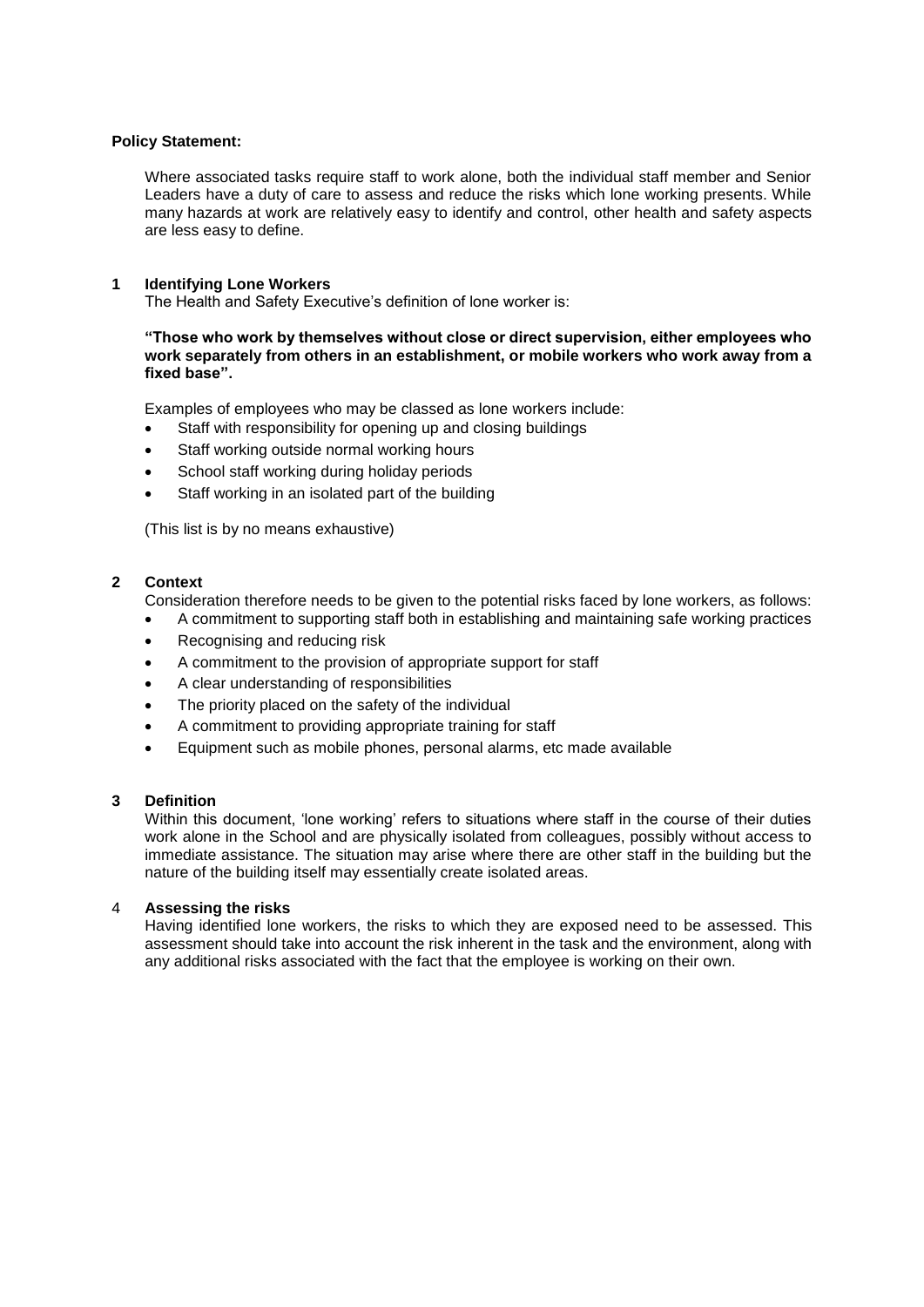The main risks associated with lone working may be identified using the checklist below:

#### **4.1 Access**

• Is access to the building adequately controlled?

**All staff should sign in/out at the school reception if leaving or arriving on site at any time other than their usual contracted hours. All staff will be required to leave the main core building at Bishop Milner Catholic College each day when Site Managers or other relevant personnel lock the main building. Meeting rooms are available if required. All doors should be secure.** 

- Who knows who is in the building? Identify hazards specific to the individual eg medical conditions, disabilities, expectant mothers, etc.
- Is there any way of identifying legitimate visitors? Identifying forms of i.d. as genuine not fake. **Ensure all visitors to the school are provided with a visitor's badge.**
- Could people just wander in? Ensure security gates throughout the building are locked preventing access from outside the building.
- Is there a procedure for removing people from the building if necessary? Do not endeavour to deal with a situation of concern. Contact the Site Manager or the Police 999 or 112. Contact numbers for the primary schools will be provided separately.

# **4.2 Isolation**

- Are employees working alone in isolated offices or parts of the building? Advise staff within other areas you are in school.
- Do employees meet with outside agencies or members of the public in isolated offices? Ensure you inform staff of your whereabouts and who you are with.
- Who knows where employees are and whom they are with? Identify a designated member of staff to inform ie Line Manager.
- Are there suitable lines of communication between the lone worker and a designated person? Ensure regular contact/communication throughout the day.
- Are there procedures in place if contact with the lone worker cannot be established, as required. Regular communication network should ensure appropriate contact and wellbeing of lone worker.
- Can employees in isolated areas summon help or raise an alarm? Provision of mobile phones may be considered. Bookable phones through the office. Radio communication.
- Have there previously been any problems arising from employees working in isolation? Ensuring the Site Manager is informed when staff leave the premises should avoid the situation of staff being locked in school at the end of the day.
- **4.3 For employees who are required to work alone and away from a fixed location, procedures using the following checklist:**
- Have you signed in/out from your location? Signing in/out register situated in the main office.
- Do other staff know where you are going? How long you will be and your estimated time of return? Information should be indicated in the signing in/out register.
- Can you contact other staff or are they with you? Ensure communication network is in place throughout the working day by regular contact ie advise designated staff of whereabouts and safe conclusion of visit.
- Ensure you are accompanied if making sensitive visits.
- Ensure you inform a designated member of staff of your proposed visit, proposed time and return.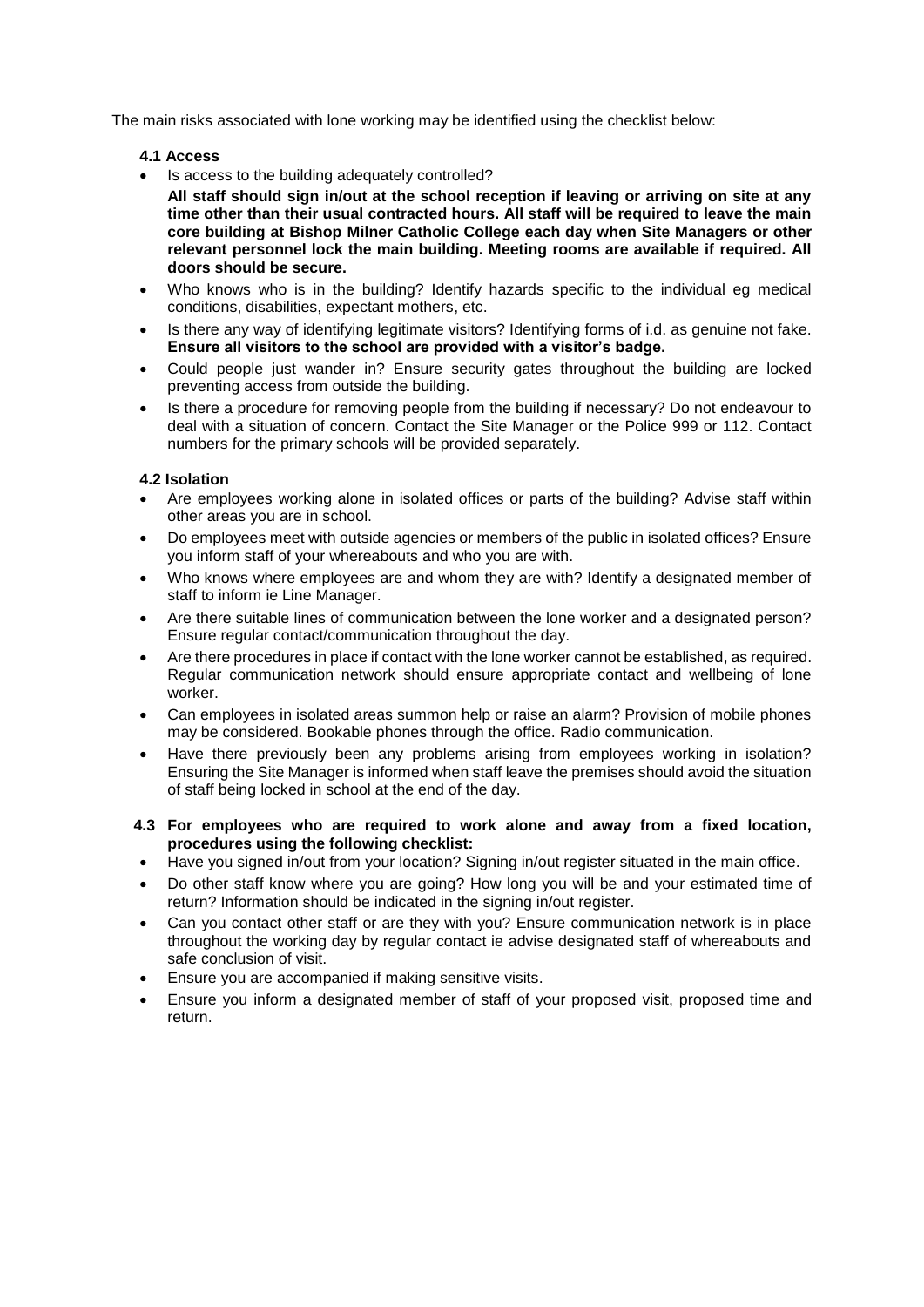# **4.4 Personal Safety**

- First priority is to plan for a reduction of risk for staff working alone.
- Staff should take all reasonable precautions to ensure their own safety, as they would in any other circumstances.
- Before working alone, an assessment of the risks involved should be made in conjunction with the Line Manager.
- Staff should inform their Line Manager or other identified person when they will be working alone, giving accurate details of their location and following an agreed plan to inform that person and the Site Manager or other relevant personnel when leaving the building (School log in main office should identify personnel in school).
- A robust system is in place for signing in and out within the main office, and staff should follow these procedures.
- Where staff work alone for extended periods and/or on a regular basis, procedures should be in place for regular contact between staff, both to monitor the situation and to counter the effects of working in isolation.
- Staff are issued with mobile phones; they are responsible for ensuring that the phone is charged, in working order, and with sufficient credit remaining. Personal alarms may also be considered.

# **4.5 Assessment of risk**

- In drawing up and recording an assessment of risk the following issues should be considered, as appropriate to the circumstances:
	- o *The environment – location, security, access, safety*
	- o *The context – nature of the task, any special circumstances*
	- o *The individuals concerned – indicators of potential or actual risk*
	- o *History – any previous incidents in similar situations*
	- o *Any other special circumstances*

All available information should be taken into account and checked or updated as necessary.

# **4.6 Planning (refer to Site Manager for reporting procedure)**

Staff should be fully briefed in relation to possible risks involved in lone working.

Plans for responding to those who present a known risk should be regularly reviewed and discussed with the Line Manager/SLT.

Communication, checking-in and fallback arrangements must be in place for all lone workers. Line Manager is responsible for agreeing and facilitating these arrangements, which should be tailored to the conditions affecting the staff.

# **4.7 Reporting**

Should an incident occur, reporting and de-briefing should follow appropriate guidance procedures via regular meetings with the Line Manager.

Identified person should debrief in the first instance; if this is not the staff's Line Manager, that manager should be informed as soon as is practicable.

# **4.8 Monitoring and Review**

- o Ongoing yearly review of the Lone Working Policy.
- o Lone working and risk assessment included in regular Health and Safety agenda schedules ie Representatives.
- $\circ$  Staff with a concern should ensure the issue is discussed with their Line Manager or designated person.